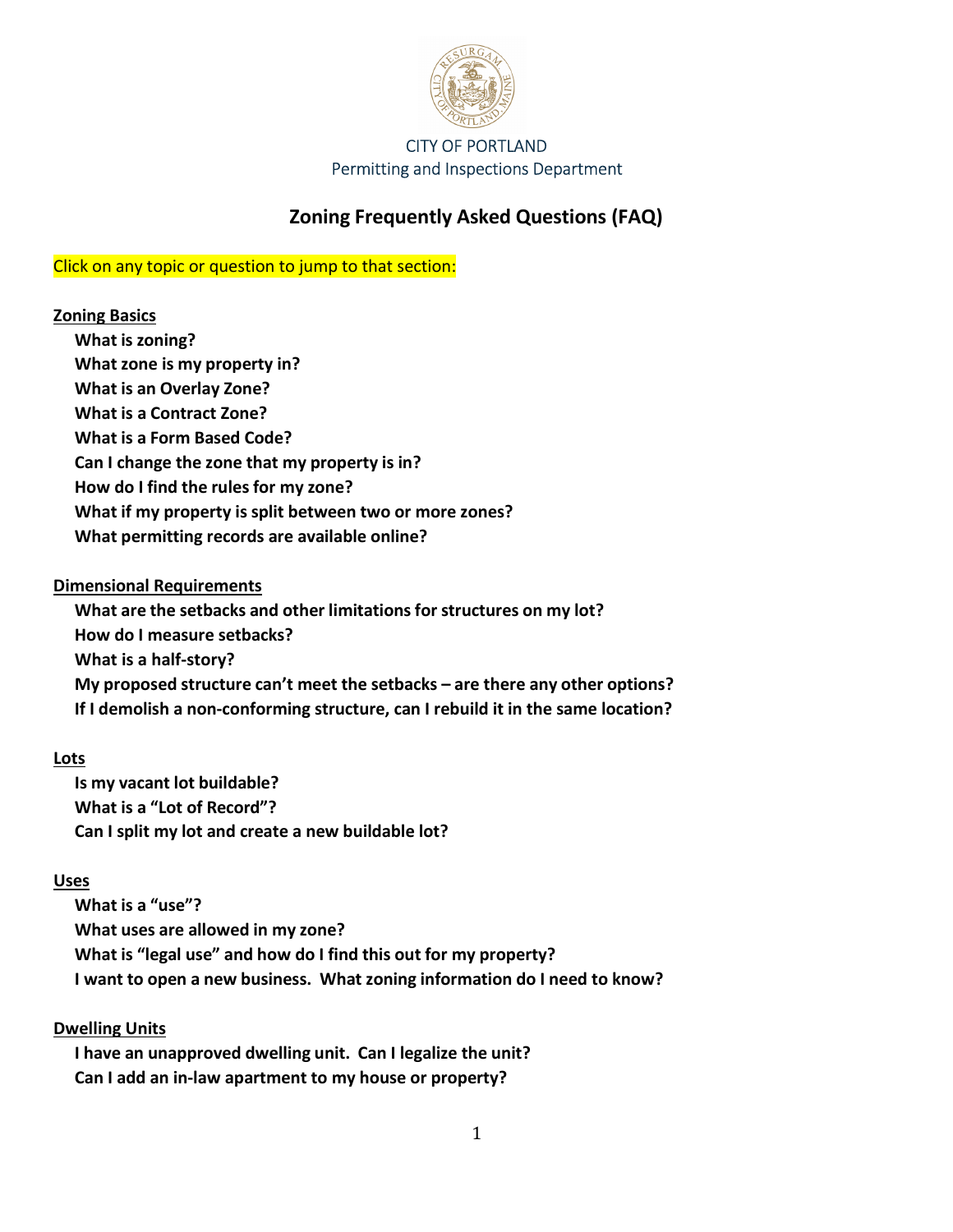

<span id="page-1-0"></span>**[Can I add another dwelling unit to my property/building?](#page-6-0)  [Can I convert my garage into a dwelling unit?](#page-7-0)**

## **Zoning Basics**

#### **What is zoning?**

The purpose of zoning is to regulate property use and development within each area of the city and ensure that the vision in the City's Comprehensive Plan is consistently met. Zoning divides the city into districts (zones). The zones are shown on th[e zoning map,](https://portlandme.maps.arcgis.com/apps/webappviewer/index.html?id=53778b868b5f4465a8931ebb4faae4c5) and the [Chapter 14 Land Use ordinance](http://portlandmaine.gov/DocumentCenter/View/1080/Chapter-14-Land-Use-ReCode---Revised-2222021?bidId=) lists the rules for each zone. Zoning is just one piece of the review of any proposed development or project, which may also entail evaluation for planning criteria (known as Site Plan review), building codes, and life safety codes.

## **What zone is my property in?**

The city has an [interactive zoning map](https://portlandme.maps.arcgis.com/apps/webappviewer/index.html?id=53778b868b5f4465a8931ebb4faae4c5) where you can search by property address or zoom into an area of interest. Major zone categories include Residential (R), Island Residential (IR), Business (B), and Industrial (I), with subcategories of each (such as R-3, B-2, I-M, etc.). There are other unique zones throughout the city, such as the waterfront port zones, the India Street Form Based Code (IS-FBC), and overlay zones (e.g. shoreland zone).

#### **What is an Overlay Zone?**

An overlay zone is a zoning district which is applied over one or more existing zoning districts, establishing additional or stricter standards and criteria for covered properties, in addition to those of the underlying zoning district.

#### **What is a Contract Zone?**

Contract zones are those starting with the letter "C" as shown on the zoning map. These are zones with special rules that were created by agreement between a property owner and the City. There are official agreement documents approved by City Council that govern development in each contract zone. If you need a copy of the documents for a certain contract zone, please send a request to zoning@portlandmaine.gov.

#### **What is a Form Based Code?**

A form-based code (FBC) is a way to regulate development that controls building **form** first and building **use** second, with the purpose of achieving a particular type of "place" or built environment based on a community vision.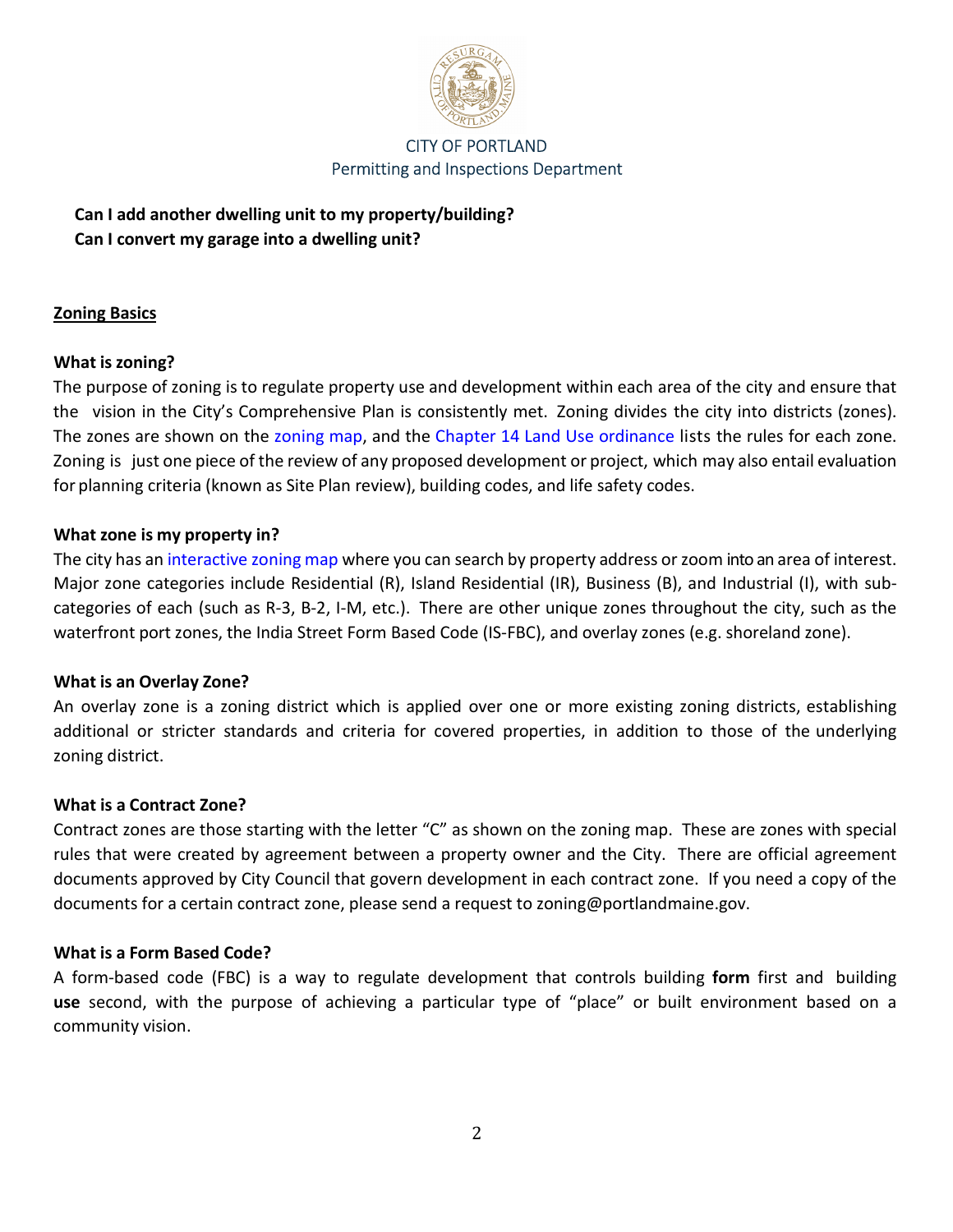

## <span id="page-2-0"></span>**Can I change the zone that my property is in?**

Changing the zone of a property, known as a [map amendment,](http://www.portlandmaine.gov/DocumentCenter/View/29602/Map-Amendment) is an involved process, and success is not guaranteed. Petitioners must provide documentation that the property is appropriate for rezoning, based on the principles of zoning and the city's comprehensive plan. It then requires public hearing and review through the Planning Board, and final approval through the City Council. These bodies would have to find that the zoning is appropriate and not likely to cause negative impacts on surrounding existing uses, such as residences. The [map amendment process i](http://www.portlandmaine.gov/DocumentCenter/View/24105/Map-Amendment-Checklist)s handled through the city's Planning Department. If you want to explore this process further please e-mail that department at planning@portlandmaine.gov.

#### **How do I find the rules for my zone?**

The [Chapter 14 – Land Use ordinance](http://portlandmaine.gov/DocumentCenter/View/1080/Chapter-14-Land-Use-ReCode---Revised-2222021?bidId=) lists the rules for each zone. Use the bookmark function (ribbon icon) to see the table of contents. The list of allowed uses for regular zones can be found in Article 6, and the dimensional requirements for regular zones can be found in Article 7. Overlay zones, form-based zones, and waterfront zones are found in other Articles. You can use the search function (CTRL+F) to search for the name of the zone, or for section numbers.

#### **What if my property is split between two or more zones?**

In general, the rules for each zone are applied to the portion of the lot that is within that specific zone. Section 5.2.3 of [Chapter 14](http://portlandmaine.gov/DocumentCenter/View/1080/Chapter-14-Land-Use-ReCode---Revised-2222021?bidId=) provides an allowance for zone lines to be extended in certain circumstances.

#### **What permitting archives are available online?**

Permit records from 2018 to present are searchable and downloadable from the [Citizen Self Service Portal.](https://selfservice.portlandmaine.gov/EnerGov_Prod/SelfService#/home) For 2000 to 2018[, the server folders are available here.](https://parcelsfolder.portlandmaine.gov/) These are arranged by CBL chart/block/lot number, found using the [assessor's search tool.](http://portlandmaine.gov/168/Property-Search) There is also a folder labeled "Microfiche" that contains any scanned microfiche (pre-2000) that is available for properties, again organized by chart number. Only a small percentage of properties have had their microfiche scanned, but it is a good place to start when looking for older permitting records. If you need microfiche records that have not yet been scanned, please send a request to permitting@portlandmaine.gov. Please note that it can take several weeks to fulfill scanning requests.

#### **Dimensional Requirements**

#### **What are the setbacks and other limitations for structures on my lot?**

The setback requirements for regular zones can be found in Article 7 of [Chapter 14.](http://portlandmaine.gov/DocumentCenter/View/1080/Chapter-14-Land-Use-ReCode---Revised-2222021?bidId=) There is also a table of [setbacks a](http://portlandmaine.gov/DocumentCenter/View/16119/Basic-Residential-Setback-Table?bidId=)vailable for the residential zones. Be aware that certain areas, such as the shoreland zone overlay, form-based zones, and waterfront zones are found in other Articles of the ordinance, and may have their own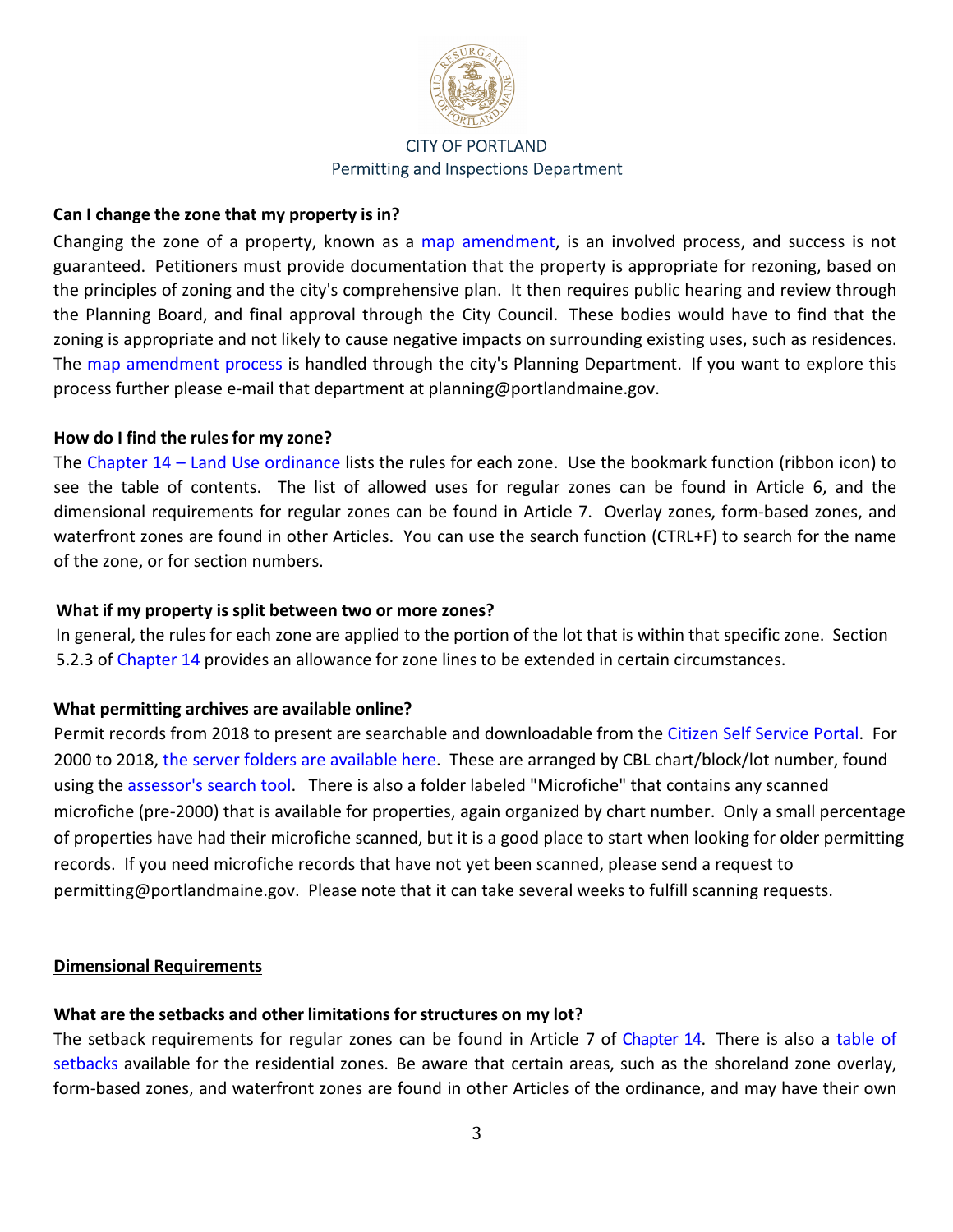

<span id="page-3-0"></span>unique limitations on development.

#### **How do I measure setbacks?**

Setbacks are measured from the *actual property lines* and not from fences, curbs, sidewalks, or street pavement edges. A property survey may be necessary to verify the location of property lines prior to construction. From the property line, setbacks are usually measured to the foundation edge of the structure. Section 7.7.5.C of [Chapter 14](http://portlandmaine.gov/DocumentCenter/View/1080/Chapter-14-Land-Use-ReCode---Revised-2222021?bidId=) ("Projections in required setback areas") exempts certain architectural features such as eaves from the setback requirement, as long as they extend less than two feet into the setback. Any feature that exceeds a two-foot projection must meet the setback.

#### **What is a half-story?**

This is defined in Section 7.2 of [Chapter 14,](http://portlandmaine.gov/DocumentCenter/View/1080/Chapter-14-Land-Use-ReCode---Revised-2222021?bidId=) see "story." Half-stories are those that are situated under a sloping roof (such as in an attic), with a floor area that does not exceed two-thirds of the floor area of the story immediately below. When calculating floor area, it must include all portions that have a floor-to-ceiling height of 4 feet or more. In most cases, an upper story that has dormers will exceed the half-story definition and need to be treated as a full story.

#### **My proposed structure can't meet the setbacks – are there any other options?**

Every effort should be made to design a development that meets the required setbacks and other dimensional criteria. Variance requests may be heard by the Zoning Board of Appeals (ZBA) and are very rarely granted. Please contact the Zoning staff to discuss at (207) 874-8709 or zoning@portlandmaine.gov.

#### **If I demolish a non-conforming structure, can I rebuild it in the same location?**

Section 4.4 of [Chapter 14](http://portlandmaine.gov/DocumentCenter/View/1080/Chapter-14-Land-Use-ReCode---Revised-2222021?bidId=) governs the replacement of nonconforming structures. Generally, if a legallyexisting, non-conforming structure is torn down, it may be replaced with building permit approval within one year of the demolition. The replacement structure must be exactly the same as the previous structure, including footprint, height, and shell. Other requirements may apply. Different rules apply to non-conforming *uses* (such as residences in an industrial zone). Please contact the Zoning staff if you need to discuss your particular situation at (207) 874-8709 or zoning@portlandmaine.gov.

#### **Lots**

#### **Is my vacant lot buildable?**

There are many factors to review. These include:

• Does the lot meet current dimensional standards (minimum lot size, road frontage, etc.) for the zone?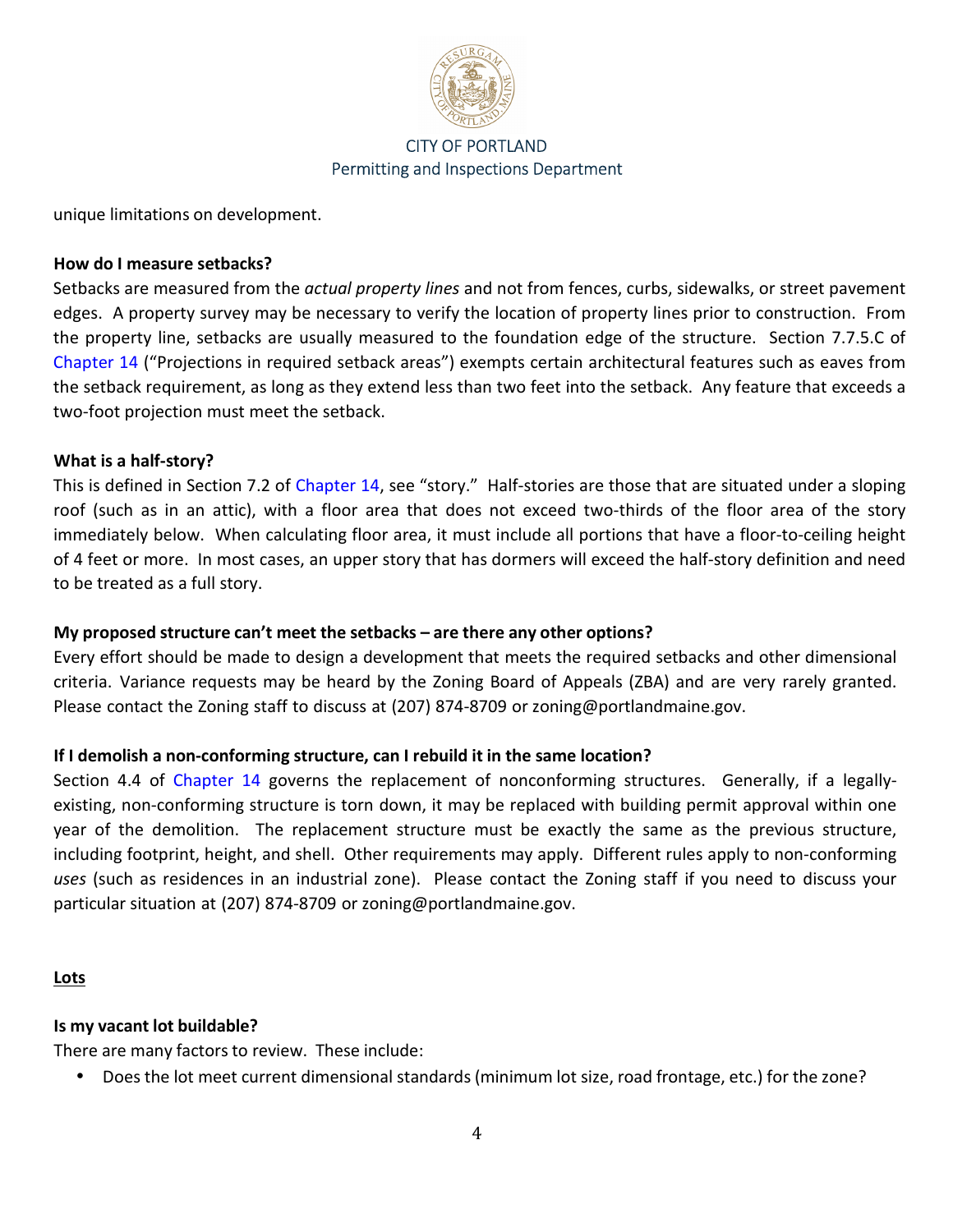

- <span id="page-4-0"></span>• If it does not meet current dimensional standards, can it qualify as a non-conforming buildable "Lot of Record" per Section 4.3 o[f Chapter 14](http://portlandmaine.gov/DocumentCenter/View/1080/Chapter-14-Land-Use-ReCode---Revised-2222021?bidId=) (see: **What is a buildable 'Lot of Record'**?)?
- Has the lot been divided from another lot? This might have created a subdivision requiring city approval.

Please contact the Zoning staff to discuss your particular situation at (207) 874-8709 or zoning@portlandmaine.gov. Staff cannot provide formal opinions or decisions on whether a vacant lot is buildable. This decision can be made only at the time of building permit review.

## **What is a buildable "Lot of Record"?**

Section 4.3 of [Chapter 14](http://portlandmaine.gov/DocumentCenter/View/1080/Chapter-14-Land-Use-ReCode---Revised-2222021?bidId=) sets criteria to allow the development of certain vacant lots that do not meet current zoning dimensional standards. The rule applies only to lots in residential zones. On the mainland, a lot may be considered a buildable "lot of record" if:

- The lot existed in its current configuration as of June 5, 1957, as demonstrated by a recorded deed or plan from prior to that date.
- The lot is at least 5,000 square feet in size.
- The lot has at least 40 feet of street frontage.
- The lot has no development, including accessory structures or portions of existing structures. All structures must be removed from the lot before it can be considered a buildable lot of record.
- If the vacant parcel has been held in common ownership with an adjoining, developed parcel after June 5, 1957, any existing structures on the developed parcel must meet the setback requirements to the shared property line(s).

On the islands, different criteria apply – see Section 4.3 for details.

## **Can I split my lot and create a new buildable lot?**

There are many factors to review. The basic criteria can be summed up as follows:

- Both lots created in the split must meet all current dimensional criteria (minimum lot size, road frontage, etc.) for the zone. This includes setback requirements between existing buildings and newly-created lot lines.
- If the lot split were to create a legal subdivision, as defined by [Maine Revised Statute 30-A §4401,](http://www.mainelegislature.org/legis/statutes/30-a/title30-asec4401.html) the subdivision would require Planning Board approval. A subdivision typically occurs when a parcel is split into three or more lots within a five-year period. Consult an attorney for guidance.

If you have questions, please contact the Zoning staff at (207) 874-8709 or zoning@portlandmaine.gov. Staff cannot provide formal opinions or decisions on proposed lot splits. This decision can be made only at the time of building permit review.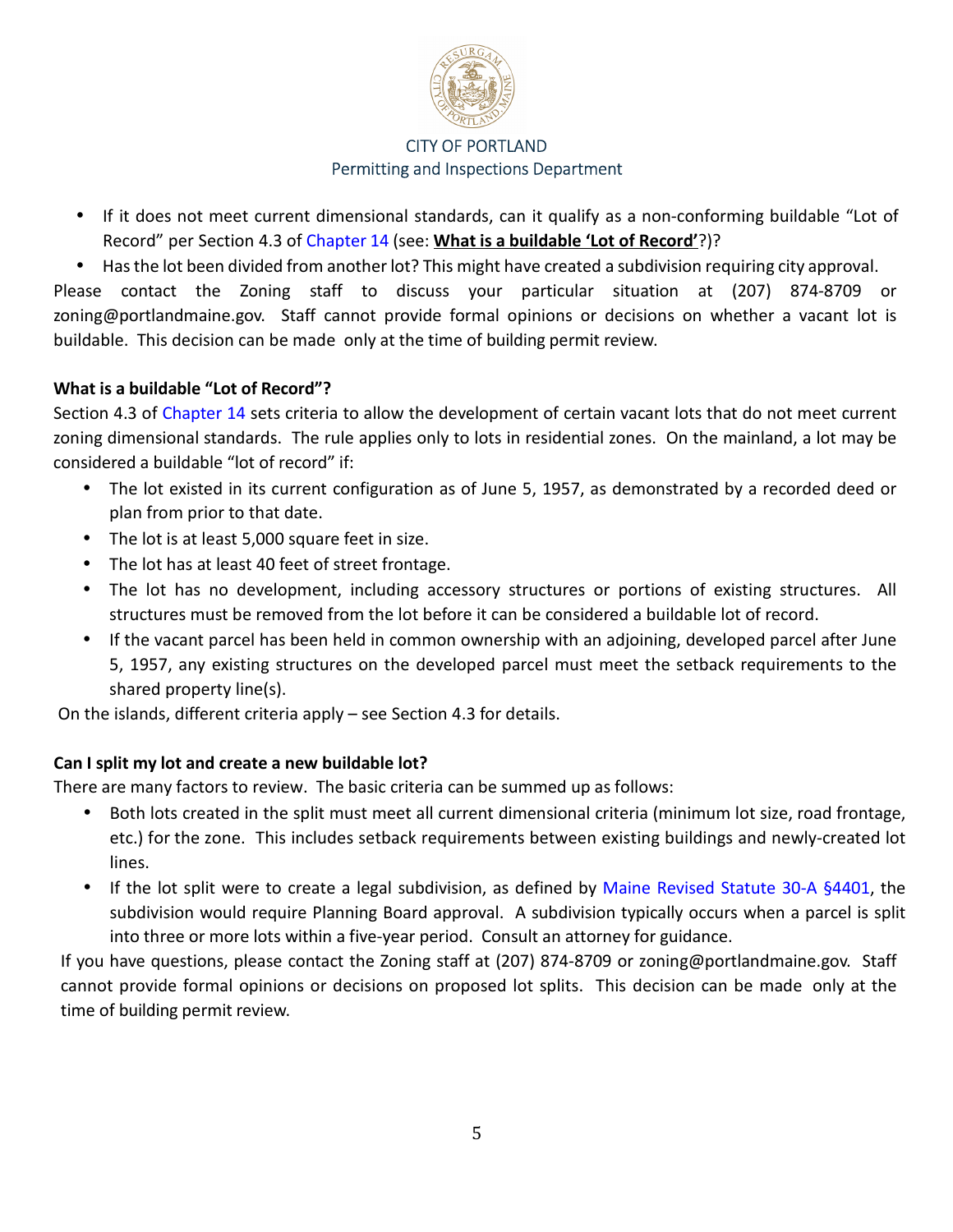

#### <span id="page-5-0"></span>**Uses**

#### **What is a "use"?**

Under zoning, the "use" is the specific purpose for which land, structures, or spaces within structures are occupied. A wide range of uses are recognized by the city, such as single-family or two-family homes; multifamily dwellings; and a variety of commercial uses such as restaurants, offices, retail establishments; manufacturing facilities; and many more.

## **What uses are allowed in my zone?**

The allowed uses for regular zones can be found in Article 6 of Chapter 14 - Land Use Zoning Ordinance. (See: **[How do I find the rules for my zone?](#page-2-0)**). Permitted Uses are generally those that can be approved by a building permit, while Conditional Uses require approval by the Zoning Board of Appeals or the Planning Board. The rules for overlay zones, form-based zones, and waterfront zones can be found in other Articles.

## **What is "legal use" and how do I find this out for my property?**

The "legal use" of a property is generally the most recent use that was approved by a building permit. If no permits have been issued, the use that existed as of June 5, 1957, may be considered as the legal use, provided that the use has continued uninterrupted to the present. Legal use can be researched by reviewing the permitting history for the property (available at the Permitting & Inspections Department, Room 315 of City Hall and also online: **[What permitting archives are available online?](#page-2-0)**). The 1950 tax card (available at the Tax Assessor's office, Room 115 of City Hall or by emailing assessors@portlandmaine.gov) may provide further information on historical uses of the property.

## **I want to open a new business. What zoning information do I need to know?**

Verify that the specific proposed use (retail, office, general services, etc.) is allowed at your business location with the following steps:

- 1. Look up your zone using the [interactive zoning map.](https://portlandme.maps.arcgis.com/apps/webappviewer/index.html?id=53778b868b5f4465a8931ebb4faae4c5)
- 2. Refer to [Chapter 14 Land Use Ordinance.](http://portlandmaine.gov/DocumentCenter/View/1080/Chapter-14-Land-Use-ReCode---Revised-2222021?bidId=) (**[How do I find the rules for my zone?\)](#page-2-0)** The allowed uses for regular zones are in Article 7. The rules for overlay zones, form-based zones, and waterfront zones are found in other Articles.

Some zones and uses require providing off-street parking – please see Article 19 of [Chapter 14](http://portlandmaine.gov/DocumentCenter/View/1080/Chapter-14-Land-Use-ReCode---Revised-2222021?bidId=) for more information. If your new use will be different than the last use approved for your location (**What is 'legal use' and how do I find this out for my property?**), then a [commercial change-of-use permit](https://www.portlandmaine.gov/DocumentCenter/View/2301/Commercial-Interior-Alteration-Application?bidId=) is required. This permit application can also be used for interior alterations of the space, whether a change-of-use is needed or not. Some changes-of-use are subject to payment of the city's impact fees.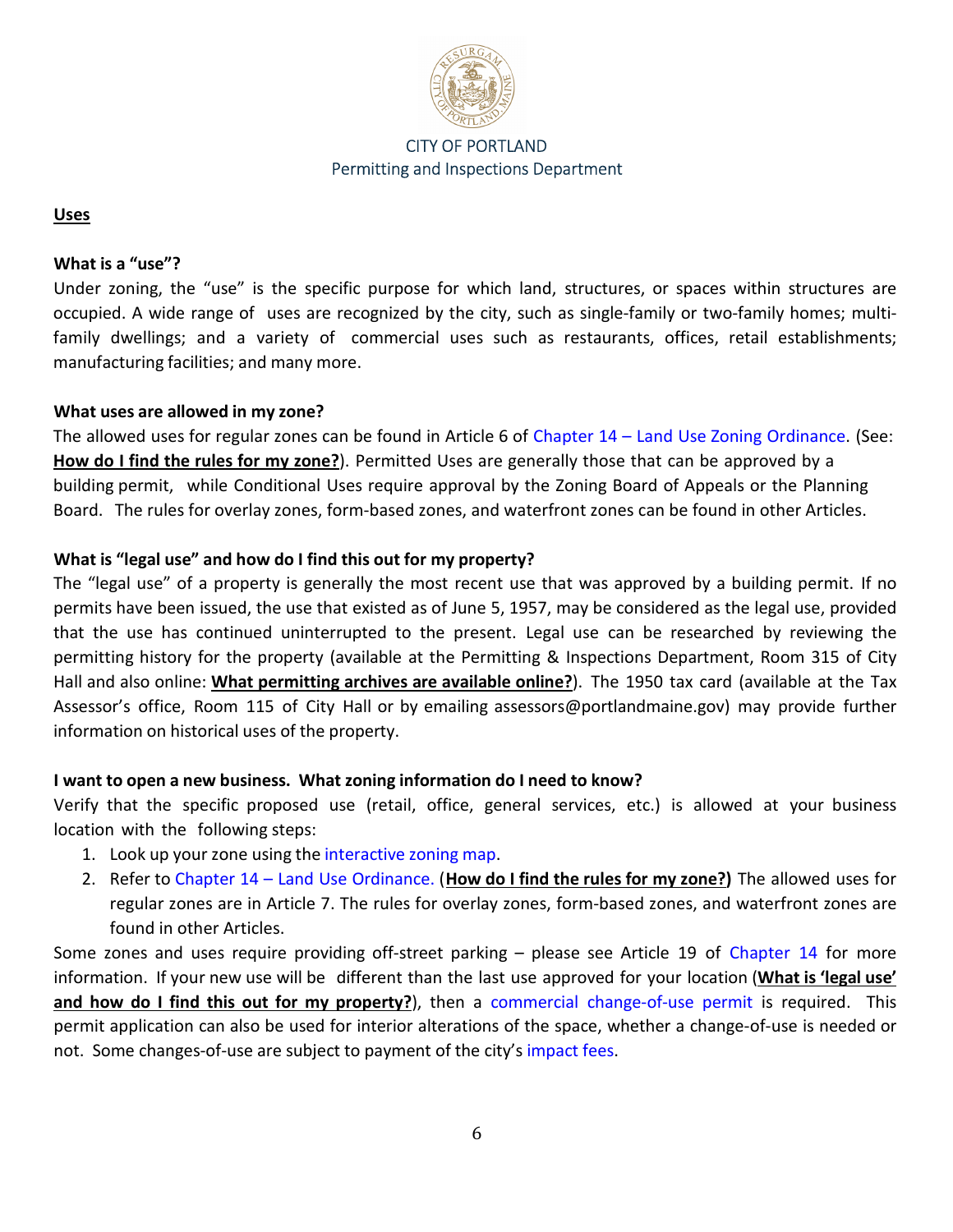

#### <span id="page-6-0"></span>**Dwelling Units**

## **I have an unapproved dwelling unit. Can I get approval for the unit?**

If dwelling unit(s) were added to your building without a formal permit approval, then the situation must be resolved, either by permit approval or removal of the unit. If additional unit(s) can be permitted under the current rules for your zone, seek a change-of-use permit (for up to two units in a building, use the [residential](https://www.portlandmaine.gov/DocumentCenter/View/3661/One-and-Two-Family-Addition-Alteration-Application?bidId=)  [application,](https://www.portlandmaine.gov/DocumentCenter/View/3661/One-and-Two-Family-Addition-Alteration-Application?bidId=) and for three or more units in a building, use the [commercial application\)](https://www.portlandmaine.gov/DocumentCenter/View/2301/Commercial-Interior-Alteration-Application?bidId=). If the current rules for the zone would not allow for approval of the additional unit(s), you might qualify for a [legalization permit.](https://www.portlandmaine.gov/DocumentCenter/View/3662/Legalization-of-Nonconforming-Dwelling-Unit?bidId=) This is allowed only in certain zones, and you must provide proof that the unit(s) were added by a previous owner and that the unit(s) existed before April 1, 2005. Please note that permit approval under either option may require work to bring the building into compliance with building and life safety code regulations. Unfortunately, if the unit cannot be formally approved by a Change-of-Use Permit or Legalization Permit, then the unit must be removed.

#### **Can I add an in-law apartment to my house or property?**

In December 2020, City Council adopted a new ordinance provision that can allow the creation of up to two Accessory Dwelling Units (ADU's) on any residential property. ADU's are dwelling units that are smaller and subordinate to the principal dwelling unit(s) on the property. The standards for ADU's can be found in Sec 6.6.2.A of [Chapter 14.](http://portlandmaine.gov/DocumentCenter/View/1080/Chapter-14-Land-Use-ReCode---Revised-2222021?bidId=) ADU's may be created within the principal building, within legally-existing detached buildings, or in a new building/addition. Creation of an ADU requires a building permit – contact zoning@portlandmaine.gov with the details of your specific situation for guidance on the permitting process. Creation of ADU's may require installation of a new sewer line and installation of a fire sprinkler system. New ADU's are subject to payment of the city's [impact fees.](http://www.portlandmaine.gov/2409/Impact-Fees) Some properties may also qualify for the creation of non-ADU (standard) dwelling units. See **Can I add another dwelling unit to my property/building?** for details.

#### **Can I add another dwelling unit to my property/building?**

Look up your zone using the [interactive zoning map](https://portlandme.maps.arcgis.com/apps/webappviewer/index.html?id=53778b868b5f4465a8931ebb4faae4c5) and find the uses allowed in your zone in [Chapter 14.](http://portlandmaine.gov/DocumentCenter/View/1080/Chapter-14-Land-Use-ReCode---Revised-2222021?bidId=) (**[How](#page-2-0)  [do I find the rules for my zone?\)](#page-2-0)**. In order to qualify, the zone must allow two-family, three-family, or multifamily dwellings as a permitted or conditional use, and you must meet any applicable dimensional requirements. Depending on the situation, the project may require Conditional Use approval from the Zoning Board of Appeals, Site Plan review through the Planning & Urban Development Department, and building permit approvals. The project would also be required to meet building and life safety code regulations. Please contact the Zoning staff at (207) 874-8709 or zoning@portlandmaine.gov if you have questions. New dwelling units are subject to payment of the city's [impact fees.](http://www.portlandmaine.gov/2409/Impact-Fees)